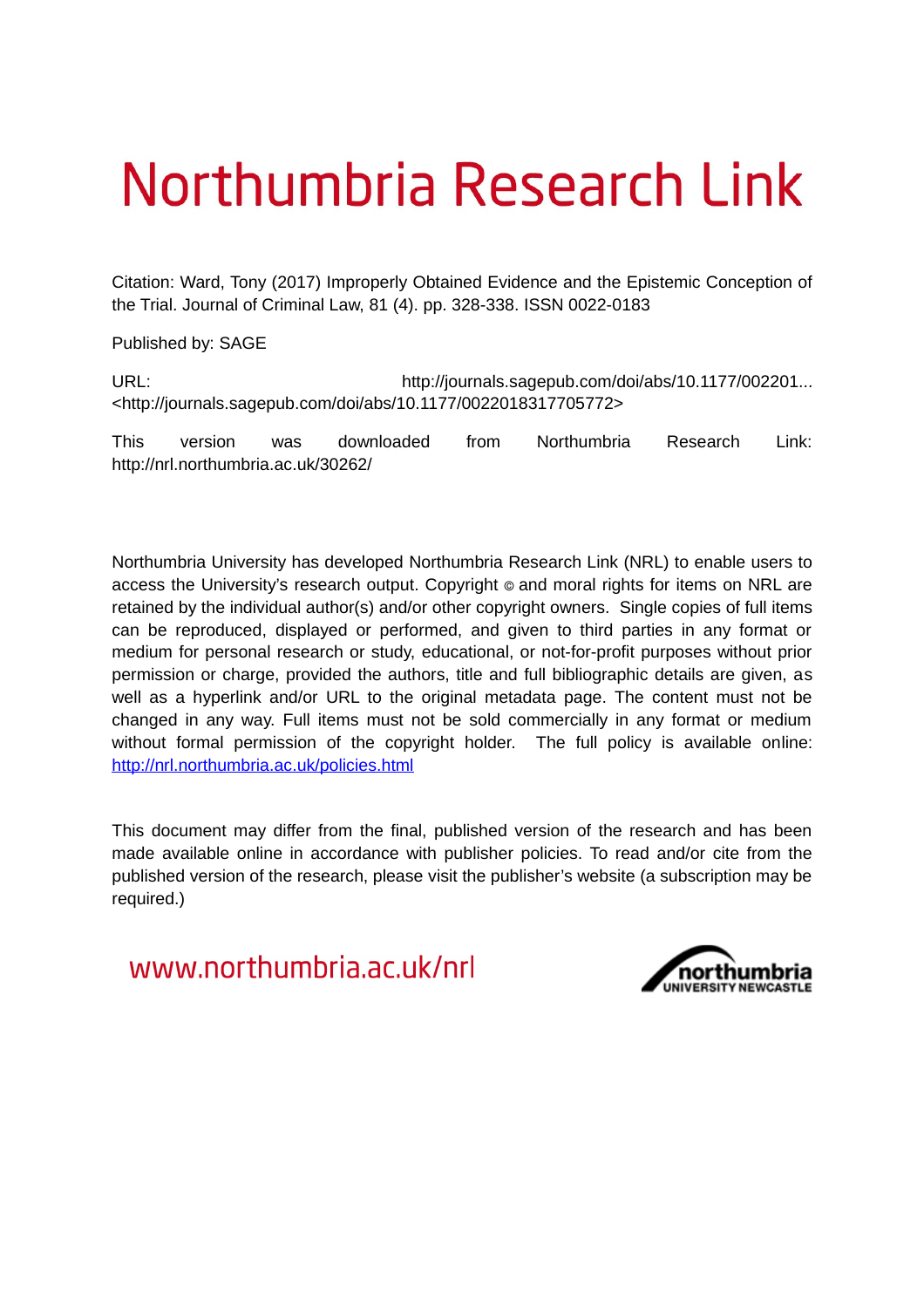## Improperly Obtained Evidence and the Epistemic Conception of the Trial $1$

**Subject:** Criminal evidence

1

**Keywords:** improperly obtained evidence, abuse of process, rule of law, philosophy of evidence law.

**Abstract:** This article criticises H.L. Ho's argument that the exclusion of improperly obtained evidence can best be understood in terms of a 'political' rather than 'epistemic' conception of the criminal trial. It argues that an epistemic conception of the trial, as an institution primarily concerned with arriving at accurate verdicts on the part of an independent and impartial factfinder, is an important element of the rule of law. The court also has a duty to uphold other elements of the rule of law. The rule of law should be seen as concerned with upholding moral and political rights, including those of victims as well as defendants. The 'vindication principle', requiring decisions on exclusion of evidence to take account of both these sets of rights, is defended as being consistent with this understanding of the rule of law and with the epistemic conception of the trial.

Rules or decisions excluding improperly obtained evidence are commonly classed as matters of 'extrinsic policy', because they 'rest on no purpose of improving the search after truth'. <sup>2</sup> Such a distinction implicitly privileges 'intrinsic' goals of truth-seeking and the protection of the innocent over rules that serve competing values. Works such as Hock Lai Ho's *A Philosophy of Evidence Law: Justice in the Search for Truth,*<sup>3</sup> provide subtle analyses of the interplay of moral and epistemic values in the truth-seeking part of

<sup>&</sup>lt;sup>1</sup> I am grateful to Hock Lai Ho, Andrew Ashworth, Hannah Quirk and Natalie Wortley for their constructive comments on drafts of this article, and to Clare Leon for her part in developing the 'vindication principle'.

<sup>2</sup> John Henry Wigmore, *A Treatise on the System of Evidence in Trials at Common Law* (Little, Brown & Co.: Boston, 1905), vol. 4, at 2951. For a more recent discussion of 'extrinsic policy' see Andrew Choo, *Abuse of Process and Judicial Stays in Criminal Proceedings* (2nd ed., Oxford University Press: Oxford, 2008), pp. 17-19. 3H. L. Ho, *A Philosophy of Evidence Law* (Oxford University Press: Oxford, 2008).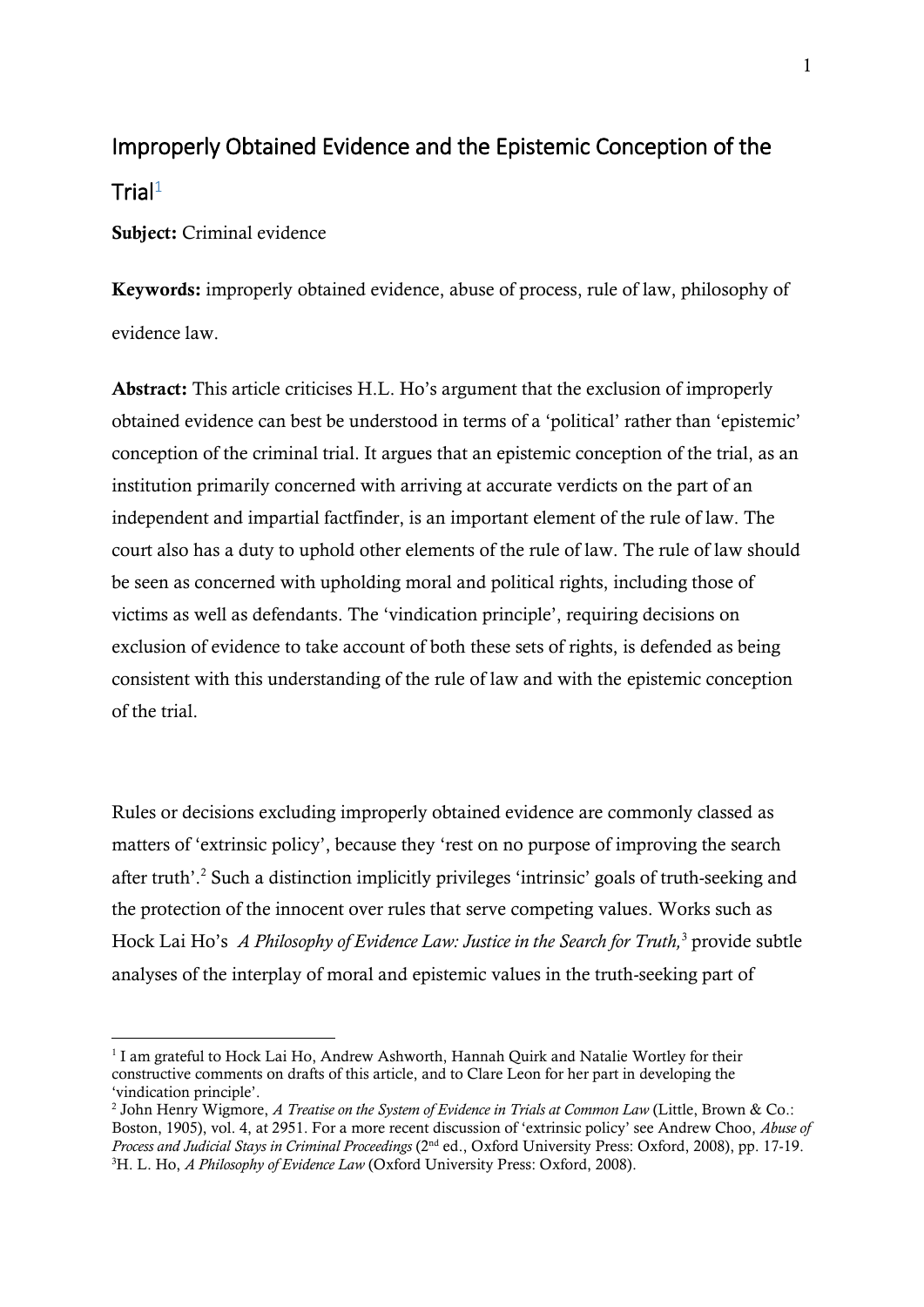evidence law but have little to say about its 'extrinsic' aspects. In his more recent work, Ho has become dissatisfied with this approach.<sup>4</sup> In a series of articles published since 2010, he repudiates the idea that the 'search for truth' is the guiding purpose of the trial. In place of this 'epistemic conception' of the trial he argues for a 'political' perspective in which the primary purpose of the trial is to hold the executive to account in its bid to enforce the criminal law against the accused.<sup>5</sup> The most recent of these articles applies his political conception of the trial to construct a justificatory theory for the exclusion of improperly obtained, but potentially reliable evidence. He argues that if the purpose of the trial is to ascertain the truth, the exclusion of such evidence is 'inherently problematic', but that under his political conception it is not the exclusion but rather the admission of such evidence that is problematic.<sup>6</sup>

I am sympathetic to Ho's desire to relate the non-epistemic 'side constraints' that evidence law places on the search for truth – for example, the inadmissibility of some illegally obtained evidence, legal professional privilege and the privilege against selfincrimination – to the central purposes of the law, rather than relegating them to the marginal position they occupy in Ho's own earlier work.<sup>7</sup> I do not think, however, that this requires us to reject the epistemic conception of the trial. Ho is right to see the rule of law as a central value of evidence law, but the epistemic function of the trial – the production of verdicts that are both accurate and publicly justified – is a vital if often overlooked element of the rule of law. The implications of this view for the exclusion of illegally obtained evidence depend on whether one takes a narrow or a somewhat broader view of the rule of law. On a narrow conception, concerned essentially with limiting the power of the state, the admission of illegally obtained evidence is generally regarded as more damaging to the rule of law than its exclusion. A broader conception of the rule of law sees it as a fundamental constitutional value that ensures the protection of moral and political rights. This approach accords some importance to the rights of

<sup>4</sup> Ho's recent articles do not explain how they relate to his *Philosophy of Evidence Law*, although in correspondence, Professor Ho has indicated that he did not intend to make a sharp break with his earlier theory.

<sup>5</sup> H.L. Ho, 'Liberalism and the Criminal Trial' (2010) Sydney L Rev 243 (hereafter 'Liberalism'); 'State Entrapment' (2011) 31 LS 71; 'The Presumption of Innocence as a Human Right' in Paul Roberts and Jill Hunter (eds.) *Criminal Evidence and Human Rights* (Hart: Oxford, 2012) ('Presumption'); 'The Criminal Trial, The Rule of Law and the Exclusion of Unlawfully Obtained Evidence' ('Criminal Trial') (2016) 10 Crim L & Philosophy 109.

<sup>6</sup> Ho, 'Criminal Trial', above n.5.

<sup>7</sup> Ho, above, n. 3 at 69-70.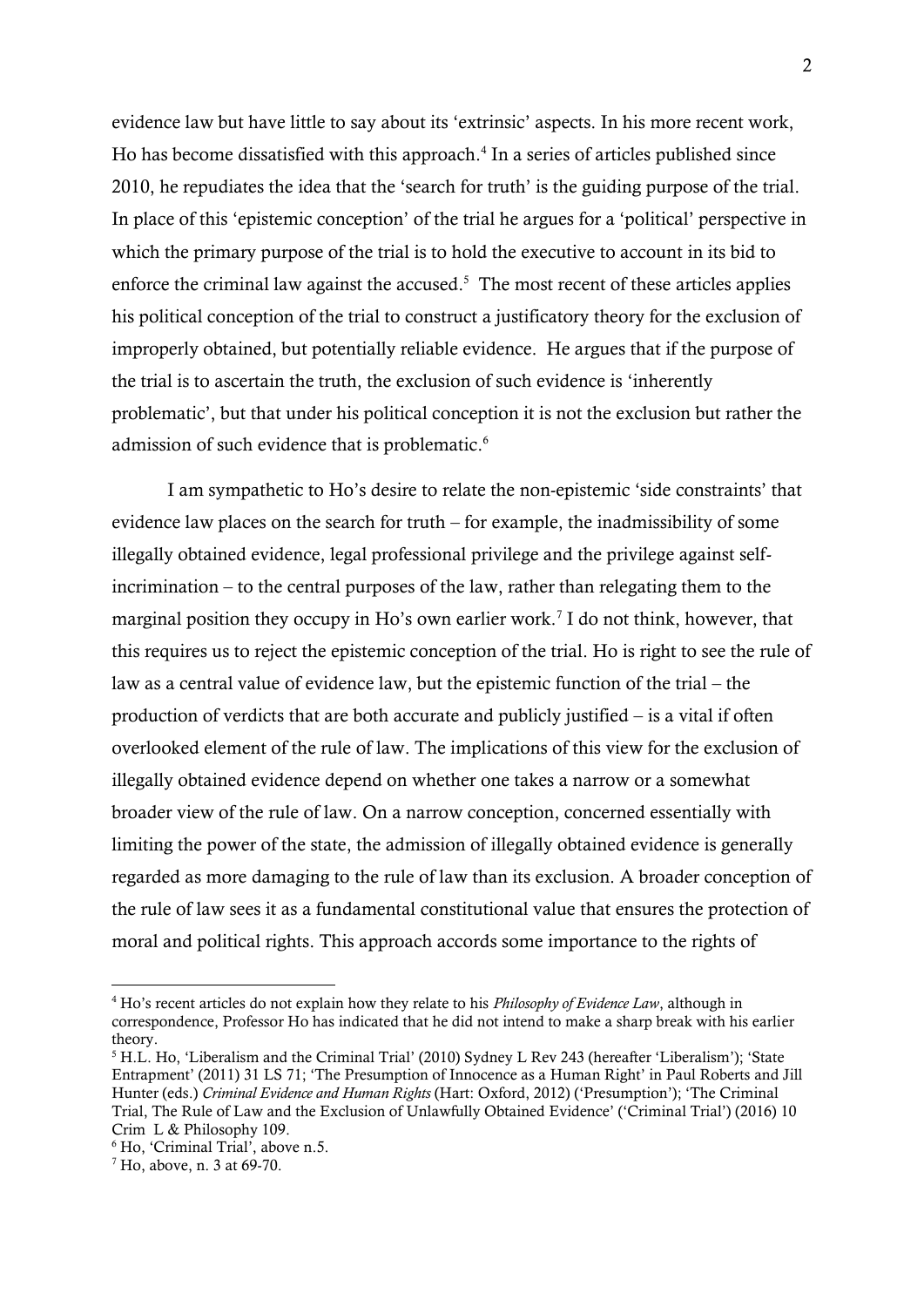alleged victims, rights that do not figure in Ho's account. It justifies a more balanced approach than Ho's, on the lines that Clare Leon and I set out in a recent article. $^8$ 

Before proceeding further, it is worth considering briefly what is meant by an 'accurate' verdict. In the case of a conviction this is fairly straightforward: it is accurate if the facts necessary to establish guilt in fact occurred, and if the application of legal standards (dishonesty, reasonableness etc.) was justifiable given the evidence. An acquittal, as Ho rightly says, does not positively assert innocence (neither, of course, does a stay of proceedings for abuse of process). Strictly speaking, an acquittal can only be called inaccurate if it is false in asserting that the jury had a reasonable doubt.<sup>9</sup> This could be because the jury had no sincere doubt, or because their doubts were unreasonable, for example because they were founded on a misunderstanding of the facts or law, or a prejudice against a prosecution witness. Though the justified acquittal of a factually guilty person is not positively inaccurate, it is not *accurate* in the sense that a conviction would have been (in the same way that a forecast that it *may* rain tomorrow, though not inaccurate, is not as accurate as one that correctly predicts a dry day). There is a *gain* in accuracy when the factually guilty are convicted.

#### The epistemic function of the trial

Ho's critique of the epistemic conception is motivated by his recognition that if 'the criminal trial is aimed at ascertaining the truth of a criminal charge, it is inherently problematic to prevent the prosecution from adducing relevant evidence on the ground of its unlawful provenance'. <sup>10</sup> The trouble with the epistemic conception, in Ho's view, is that it places the onus on the proponent of exclusion of evidence to justify a step that will obstruct the trial's primary purpose, the pursuit of truth. Under Ho's preferred 'political conception' of the trial, 'the purpose of a criminal trial … is *to hold the executive to account in its bid to enforce a criminal law against a person*'. <sup>11</sup> One way in which the trial does this is to ensure that the state is seeking to enforce the law against the right person for the right offence, but to see this alone as the purpose of the trial would not adequately

<sup>8</sup> Tony Ward and Clare Leon, 'Excluding Evidence (or Staying Proceedings) to Vindicate Rights in Ireland, England and Wales' (2015) 35 LS 571.

<sup>9</sup> This is a different question from whether it is an 'error' in the sense used in Brian Forst's *Errors of Jusitice*  (Cambridge University Press: Cambridge, 2014) i.e. a failure to achieve an optimal outcome.

<sup>10</sup> Ho, 'Criminal Trial', above n.5 at 109.

<sup>&</sup>lt;sup>11</sup> Ibid. at 114, italics in original.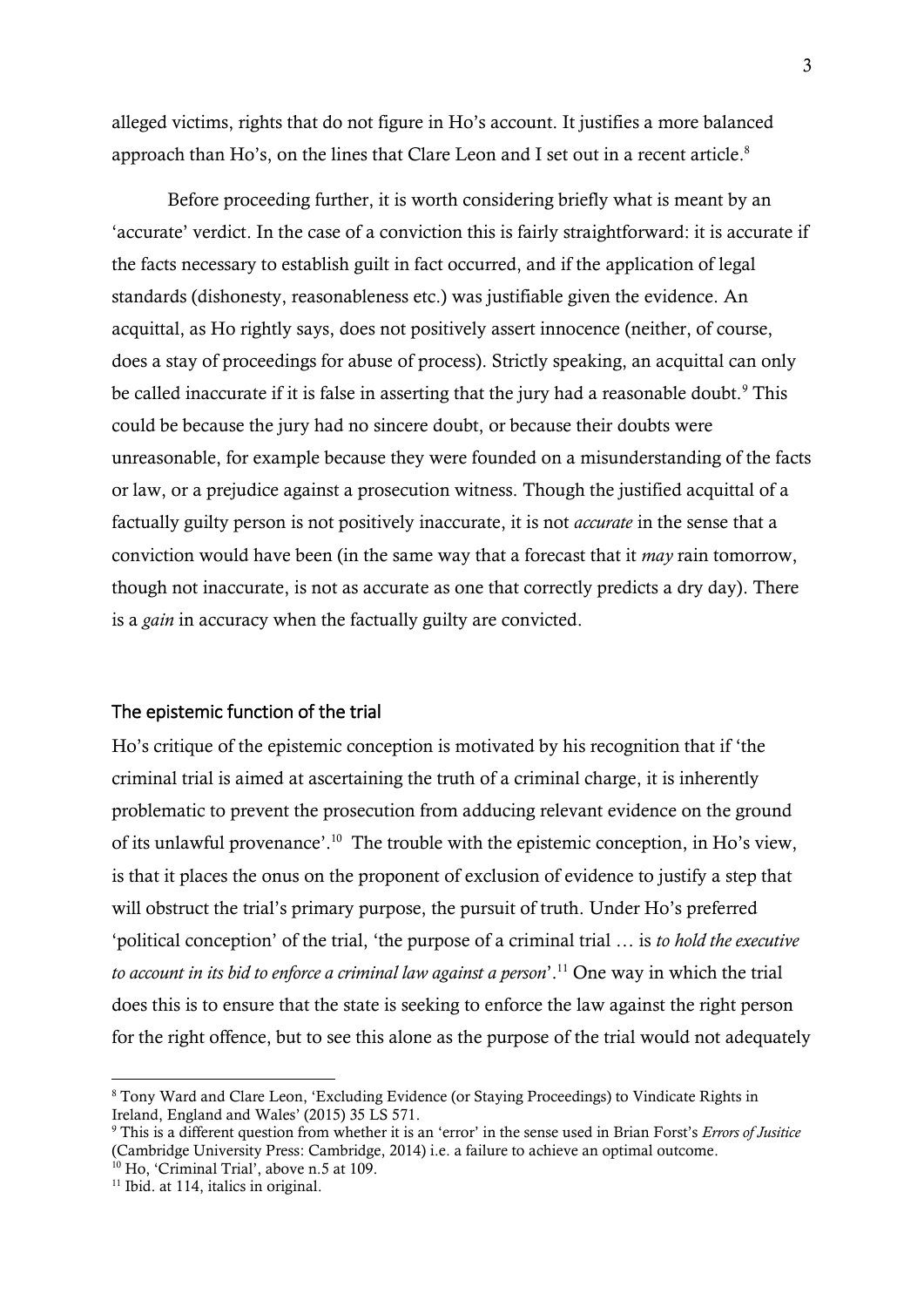protect the rule of law. The executive must also be held to account for the legality of its methods. On this account, the onus lies on the proponent of *admitting* illegally obtained evidence to justify a step that thwarts a fundamental purpose of the trial.

Ho's formulation of the purpose of a trial reads a little oddly. We usually speak of holding someone to account *for* her past conduct. The trial can be seen, as in the work of Duff *et al.,*<sup>12</sup> as holding the *defendant* to account for her actions or for circumstances that amount to 'a case to answer'; and the police may indeed be held to account when the admissibility of evidence they have obtained is questioned. But the prosecution's case *is*  the executive's bid to enforce the law, which is why Ho writes of the executive being held to account *in,* or '*on the legality of,'* <sup>13</sup> rather than *for,* that bid. But this seems no more than a roundabout way of saying that the executive (the prosecution) has to *justify* its contention that the accused ought to be convicted.

It is, of course, entirely consistent with an epistemic conception of the trial that it should arrive at beliefs that are not only accurate but epistemically justified from the perspective of the fact-finder. But it is also consistent with the epistemic conception that the facts are found, not for their own sake, but as a basis for moral judgement, and that those facts must be found in a morally acceptable way. It is one of the central arguments of Ho's *Philosophy of Evidence Law* that the question of justification must be assessed from the perspective of a responsible factfinder, which Ho contrasts with that of a 'system engineer' designing a process that will maximise the number of accurate verdicts. It would be consistent with this perspective to argue, as Dennis does, that a responsible factfinder has good reasons to avoid relying on evidence 'that will undermine the moral authority or expressive value of verdicts'.<sup>14</sup>

In his recent work, Ho challenges the epistemic conception by adopting the 'system engineer's' perspective and asking rhetorically why we need a trial 'to second- (or third-) guess the police and the public prosecutor'. <sup>15</sup> Would we not reach more accurate conclusions at less cost by either dispensing with the trial altogether, or if we must have a trial, starting from the assumption that as the police think the accused is

<sup>12</sup> R.A. Duff, Victor Tadros, Lindsay Farmer and Sandra Marshall, *The Trial on Trial vol. 3: Toward a Normative Conception of the Criminal Trial* (Hart: Oxford, 2007).

<sup>&</sup>lt;sup>13</sup> Ho, 'Criminal Trial', above n. 5 at 114.

<sup>&</sup>lt;sup>14</sup> Ian Dennis, *The Law of Evidence* (5<sup>th</sup> ed., Sweet & Maxwell: London, 2013) at 58.

<sup>&</sup>lt;sup>15</sup> Ho, 'Liberalism', above n. 5 at 243.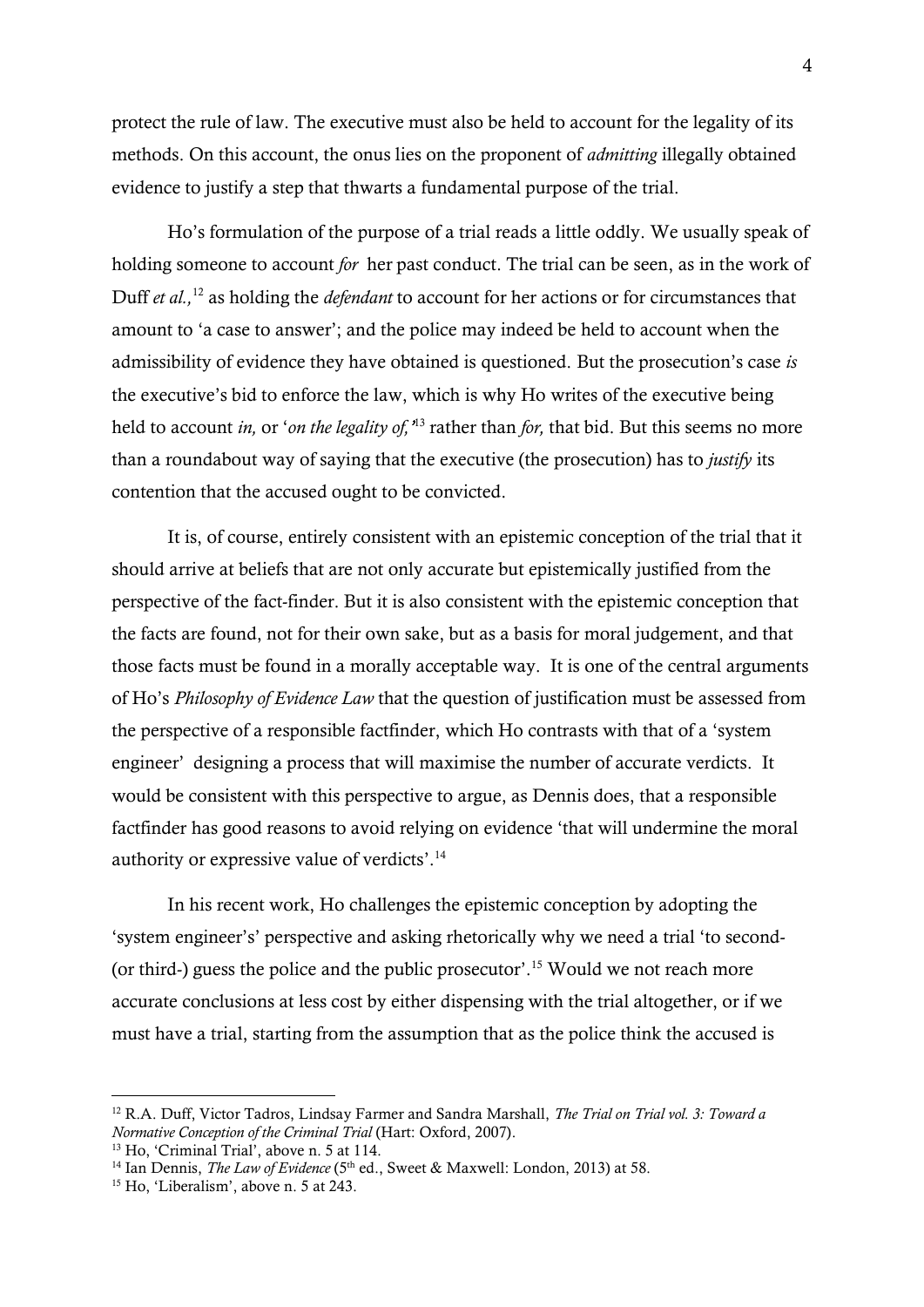guilty, he probably is? All this *reductio ad absurdam* shows is the inadequacy of a purely external perspective on the epistemic conception. The duty of the factfinder is to arrive at a justified and 'sure' belief in guilt, or a justified doubt about guilt, and to do so independently and impartially. Of course this cannot be done by simply deferring to the police and prosecution.

Why do we want independent and impartial fact-finders? Hobbes gave one reason: that rational people would not agree to submit their disputes to legal institutions if they did not believe they would be dealt with on equal terms to their opponents.<sup>16</sup> In other words, the legitimacy of courts depends on their perceived impartiality. That consideration appears to have been at the forefront of the minds of the early nineteenthcentury reformers who shaped the modern English trial: a conviction should follow a demonstration of guilt that would be accepted by the public because everything that could be said on behalf of the accused had been taken into account.<sup>17</sup> Another reason is that a verdict in a serious criminal case represents a moral censure on behalf of the community as a whole, not on behalf of the executive.<sup>18</sup> A desire to hold the executive to account is also a reason to prefer a jury of citizens independent of the state, but I see no good reason to elevate it to the sole or primary purpose of the trial.

There is a clear epistemic reason why juries should not begin their deliberations from the assumption that the police and prosecutors are probably right. In order to persuade the court that it is justifiable to believe that the accused is guilty, the prosecution has to present evidence. That same evidence is presumably what has led the police and the prosecution to believe that the accused is guilty (together, it may be, with some other evidence which, for legal reasons, the jury is not allowed to hear). The jury should not count both the evidence it hears, and the police's conclusion based on the same evidence, as two independent types of evidence in favour of guilt. That would be, in effect, double-counting the same evidence. Ho replies to this objection in a footnote by arguing that '[t]he probability of guilt arising from the fact of being prosecuted is grounded in the track record of reliability of the police and prosecutorial machinery in

<sup>16</sup> Hobbes, *Leviathan,* Ch. 14.

<sup>&</sup>lt;sup>17</sup> David J.A. Cairns, *Advocacy and the Making of the Adversarial Criminal Trial, 1800-1865* (Oxford University Press: Oxford, 1999).

<sup>18</sup> See Duff et al., *The Trial on Trial,* above n. 12; J.F. Stephen, *A General View of the Criminal Law of England* (Stevens: London, 1863).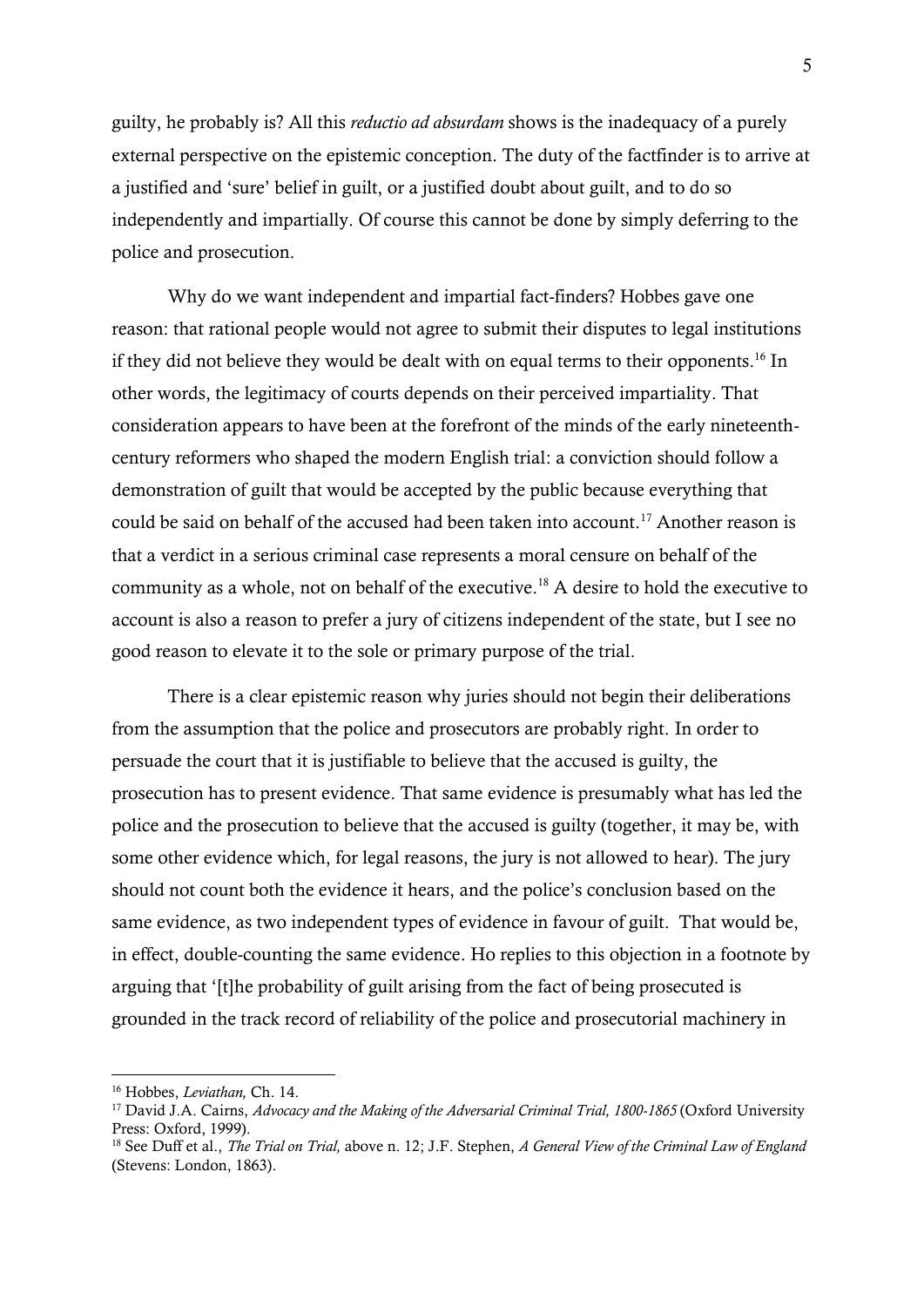past cases and it is difficult to see why it is illogical to use this information in fixing the prior odds of guilt.'<sup>19</sup> What one can infer from the police's track record, however, is not they have discerned the truth by some supernatural power but that their belief in the accused's guilt is probably founded on evidence. Having taken the likely existence of that evidence into account in determining prior odds (i.e. one's degree of belief in guilt prior to hearing the evidence), it *would* be illogical to update one's estimate of the probability of guilt in the light of the same evidence being presented in court. In other words, if the prior odds already take account of there being evidence against the accused, the same evidence cannot be used to establish posterior odds.

There is a way to take police views into account without double counting, and that is to treat them in the same way that a jury might treat certain kinds of expert evidence. For example, if the jury has heard evidence of an accused's bizarre behaviour, and a psychiatrist testifies that the behaviour is symptomatic of a mental illness, the jury could treat the psychiatrist's opinion as lending additional weight to an inference it could have drawn for itself (or as undermining a contrary inference). Courts, however, are rightly wary that evidence of this kind may undermine the epistemic independence of the jury.<sup>20</sup> Similarly the jury could quite reasonably think that the evidence alone makes a less persuasive case for guilt than the evidence plus the police's evaluation of it, but jury deference to police or prosecutors' opinions (inferred from the decision to charge) is even more objectionable than undue deference to experts. We want the court to reach a decision that is as far as possible independent of the executive. A jury that defers to the executive's interpretation of the evidence has given up its epistemic independence and impartiality.

#### The epistemic conception and the rule of law

Ho argues that a central duty of the courts is to uphold the rule of law. Indeed it is: and one of the most important elements of the rule of law is an impartial trial resulting in an accurate, publicly justified verdict. The core idea of the rule of law is that the coercive power of the state should be exercised only in accordance with clear, published, general

<sup>&</sup>lt;sup>19</sup> Ho, 'Presumption' at 272 n. 50 (replying to a comment by the author in the discussion of his paper at a conference at the University of Nottingham).

<sup>20</sup> The *locus classicus* is *R v Turner* [1975] QB 834.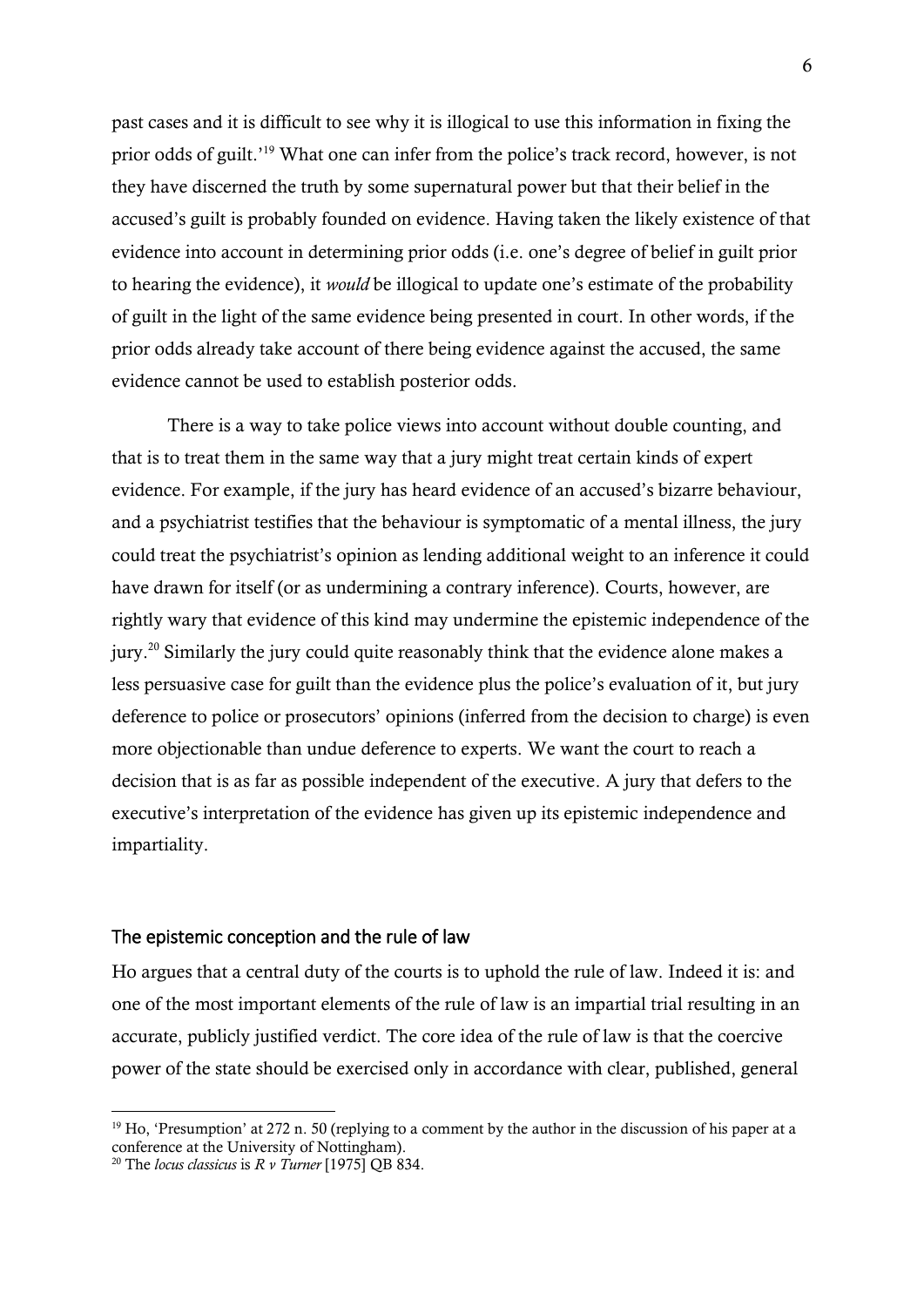and reasonably stable rules, thus allowing people to make decisions that will avoid their becoming targets for state coercion.<sup>21</sup> Rather obviously – although the point receives surprisingly little attention in the rule-of-law literature<sup>22</sup> – this implies that fact-finding has to be accurate, at least in respect of findings that will lead to coercion by the state. But it also requires that fact-finding be publicly justified, so that people know that decisions to apply sanctions are not made without very strong evidence, and so are unlikely to be applied to the law-abiding. Since members of the public cannot assess the strength of the evidence in every case for themselves, the necessary reassurance is provided by having an independent body examine the evidence on their behalf. The necessary reassurance may be strengthened if the examining body can be regarded as representative of the public.

While both accuracy and fair procedures are intrinsic to the rule of law, and while fair procedures are generally conducive to accuracy (or at least to minimising verdicts that are positively *in*accurate), these two values can come into conflict in two ways. One is that the epistemic independence required of the tribunal of fact may reduce the number of accurate verdicts. There are bound to be cases where the investigative agency is justifiably, and correctly, sure of a person's guilt but is unable to induce the same level of confidence on the part of an independent factfinder. The second source of conflict is that the values served by fair procedures are not solely epistemic. They also have to do with treating the parties as formally equal and autonomous. Rules that are (arguably) justified on those grounds may be counterproductive in epistemic terms. The privilege against self-incrimination is an obvious example.<sup>23</sup>

The tension between consistency and accuracy in the application of rules and the contestable and unpredictable nature of open legal procedures is, as Waldron has noted, endemic to the rule of law.<sup>24</sup> It is also manifest in Packer's famous contrast between 'crime control' and 'due process' models of criminal justice.<sup>25</sup> The crime control model

<sup>&</sup>lt;sup>21</sup> Joseph Raz, *The Authority of Law* 2<sup>nd</sup> edn (Oxford University Press: Oxford, 2009) Ch. 11.

<sup>22</sup> Accounts of the rule of law that recognise the importance of fact-finding include John Rawls, *A Theory of Justice* (Oxford University Press: Oxford, 1972) 238-9 and, more expansively, T. R. S. Allan, *Constitutional Justice: A Liberal Theory of the Rule of Law* (Oxford University Press: Oxford, 2001)

<sup>&</sup>lt;sup>23</sup> Allan, above n. 22 at 113-9. The standard of proof may also be epistemically counterproductive in the sense that it reduces the number of accurate convictions more than the number of inaccurate ones. <sup>24</sup> Jeremy Waldron, 'The Concept of Law and the Rule of Law' (2008) 43 Ga L Rev 1.

<sup>&</sup>lt;sup>25</sup> Herbert Packer, 'Two Models of Criminal Justice' (1964) 113 U Pa L Rev 1.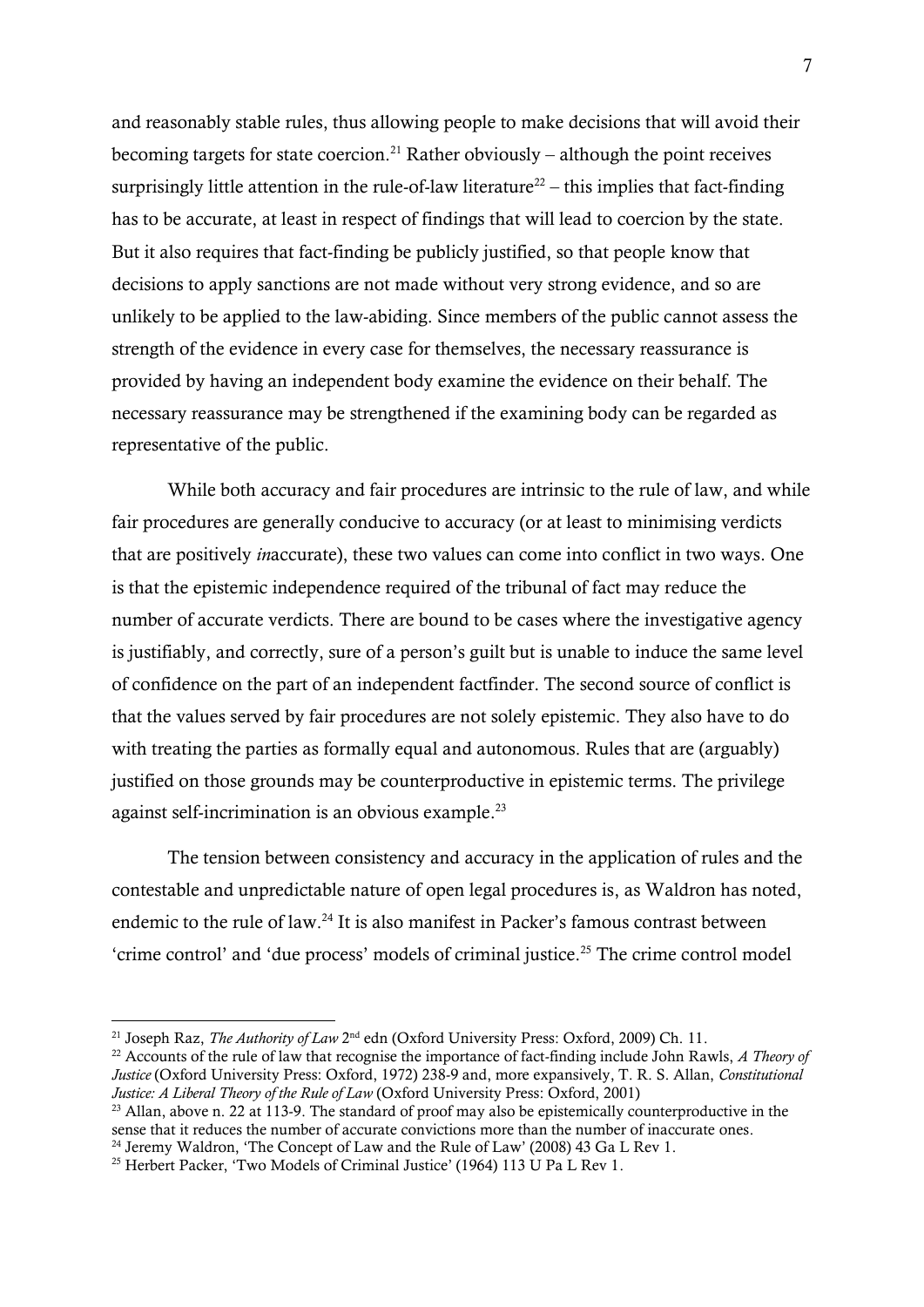assumes that the police are generally reliable experts on crime and criminals.<sup>26</sup> Their conclusions have to be publicly justified, but the process need not be excessively demanding. The due process model on the other hand refuses to place its trust in police expertise, $27$  even at the cost of some loss of accuracy and efficiency. The epistemic independence of the jury is vital to the due process model. By focussing on accuracy rather than independence, Ho produces a version of the epistemic conception that has an obvious affinity with the crime-control model, and serves as a foil for his 'political' version of due process.

When the prosecution seeks to rely on illegally obtained evidence, the crime control and due process perspectives again highlight competing aspects of the rule of law. The rule of law is undermined if courts are unable to apply the law for want of accurate knowledge of the facts, and it is undermined if investigators who act outside the law, or incite lawbreaking for purposes of entrapment, are rewarded by being allowed to use the fruits of their wrongdoing to achieve their goal of obtaining a conviction.

The exclusion of evidence or staying of proceedings in such cases can be justified in non-instrumental terms by what Chau calls the 'no-profit principle',<sup>28</sup> or as Leon and I call it, the 'fair play principle'. <sup>29</sup> The executive should not profit by its wrongdoing: if it breaks the law to increase the chances of obtaining a conviction, it should not be allowed to use that evidence to gain the result it seeks. Leon and I do not, however, regard 'fair play' as a purely non-instrumental principle.<sup>30</sup> Denying the executive any profit from its wrongdoing can be justified on grounds of simple justice, but it also removes an incentive for breaking the rules, and provides an incentive for ensuring (for example by the training of police officers) that the rules are enforced. In this respect exclusion may act as a form of 'systemic deterrence'. 31 Such instrumental aims appear to have influenced those judges who, in the early days of the Police and Criminal Evidence Act (PACE) 1984, 'took the view that the police had been provided with adequate and

<sup>26</sup> Ibid. at 11

<sup>27</sup> Ibid. at 14

<sup>&</sup>lt;sup>28</sup> Peter Chau, 'Excluding Integrity? Revisiting Non-Consequentialist Justifications for Excluding Improperly Obtained Evidence in Criminal Trials' in Paul Roberts *et al* (eds.) *The Integrity of Criminal Process* (Hart: Oxford, 2016)

<sup>29</sup> Ward and Leon, above n. 8 at 584-6.

<sup>30</sup> *ibid.*

<sup>&</sup>lt;sup>31</sup> William J. Mertens and Silas Wasserstrom, 'The Good Faith Exception to the Exclusionary Rule: Deregulating the Police and Derailing the Law' (1981) 70 Geo L J 365, 399-401.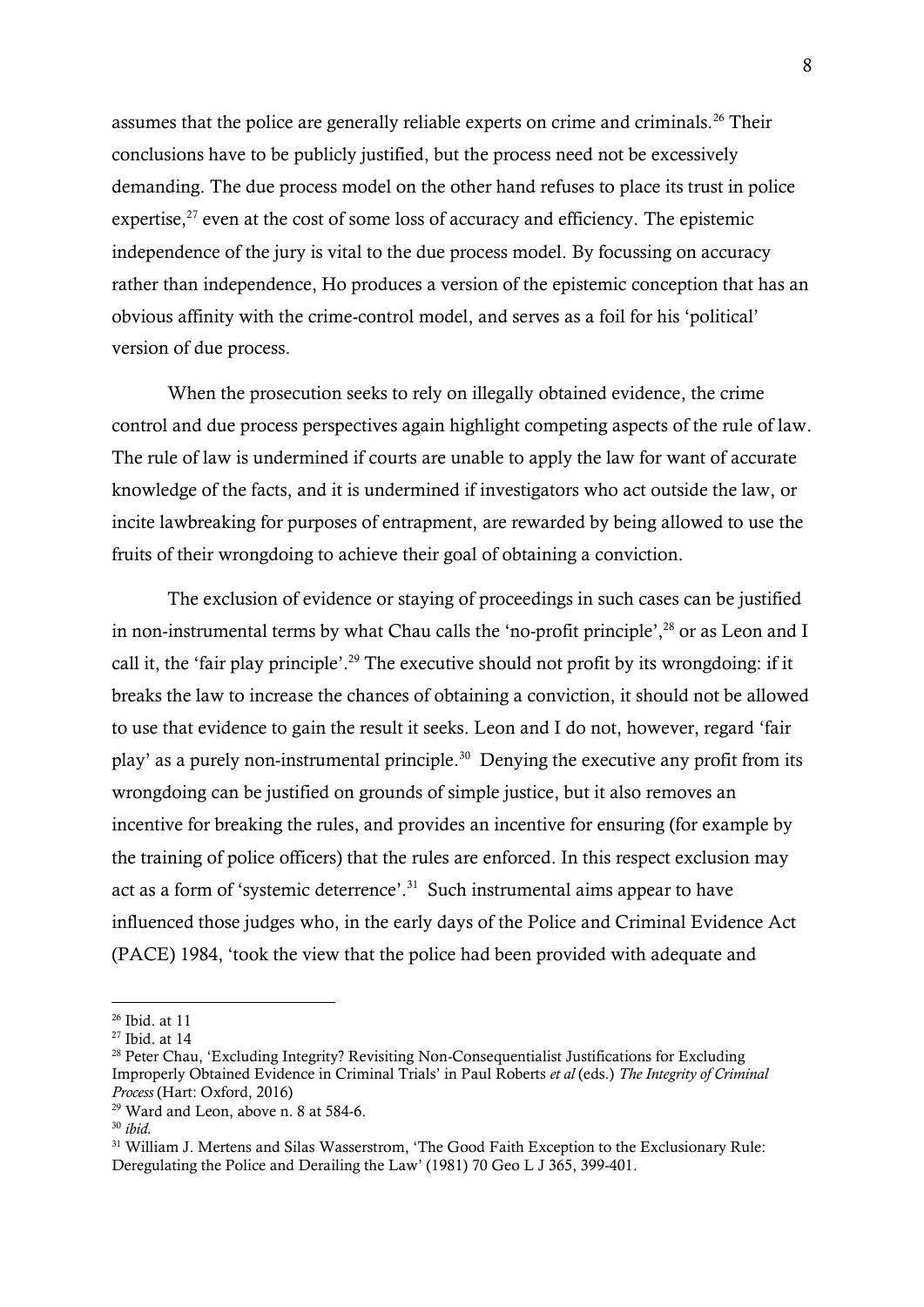extensive powers, and would have to learn to operate within them'.<sup>32</sup> There is at least anecdotal evidence that police adherence to the confessions safeguards, in particular, markedly improved when it became clear that the exclusionary rule<sup>33</sup> would be strictly enforced. <sup>34</sup> Systemic deterrence (as opposed to the marginal effect of a sentence on general deterrence) will not usually be a factor to consider in forgoing the prospect of a conviction, except in cases of corporate or state crime. Because (as I argue below) there will often be non-instrumental grounds both for excluding incriminating evidence and for admitting it, the importance of systemic deterrence may add weight to the grounds for exclusion.

I would suggest, therefore, that Ho could have made his case for the principle that he calls the 'strong rule of law' without jettisoning the epistemic conception of the trial. The next two sections, however, identify two problems with Ho's 'strong rule of law'. First, the principle has not been endorsed by recent case law in England and Wales in the way that Ho's account suggests. Secondly, his conception of the rule of law focusses on the protection of rights against the state and neglects the positive duties of the state in respect of victims of crime.

#### The rule of law and English case-law

Ho is right to point out that English case law since *ex parte Bennett*<sup>35</sup> has shown a growing recognition of the responsibility of the judiciary to uphold the rule of law in the face of official misconduct. Faced with the Singaporean judiciary's apparent reluctance to accept that responsibility, it is understandable that Ho wishes to make the most of the persuasive authority of these judgments. But cases such as *Bennett* and *R v Looseley*<sup>36</sup> do not support his view of 'the purpose of a criminal trial under the strong rule of law'. That purpose, he writes:

is to vindicate the following principles, the second of which is a subsidiary of the first:

<sup>&</sup>lt;sup>32</sup> David Dixon, 'Legal Regulation of Policing Practice' (1992) 1 Social & Legal Studies 515, 517-8.

<sup>&</sup>lt;sup>33</sup> Police and Criminal Evidence Act 1984, s. 76(2).

 $34$  A Griffiths and B Milne, 'Will it all End in Tears? Police Interviews with Suspects in Britain' in T Williamson (ed.) *Investigative Interviewing* (Willan: Cullompton, 2006) at 102.

<sup>35</sup> *R v Horseferry Road Magistrates' Court, ex parte Bennett* [1994] 1 AC 42.

<sup>36</sup> [2001] UKHL 53.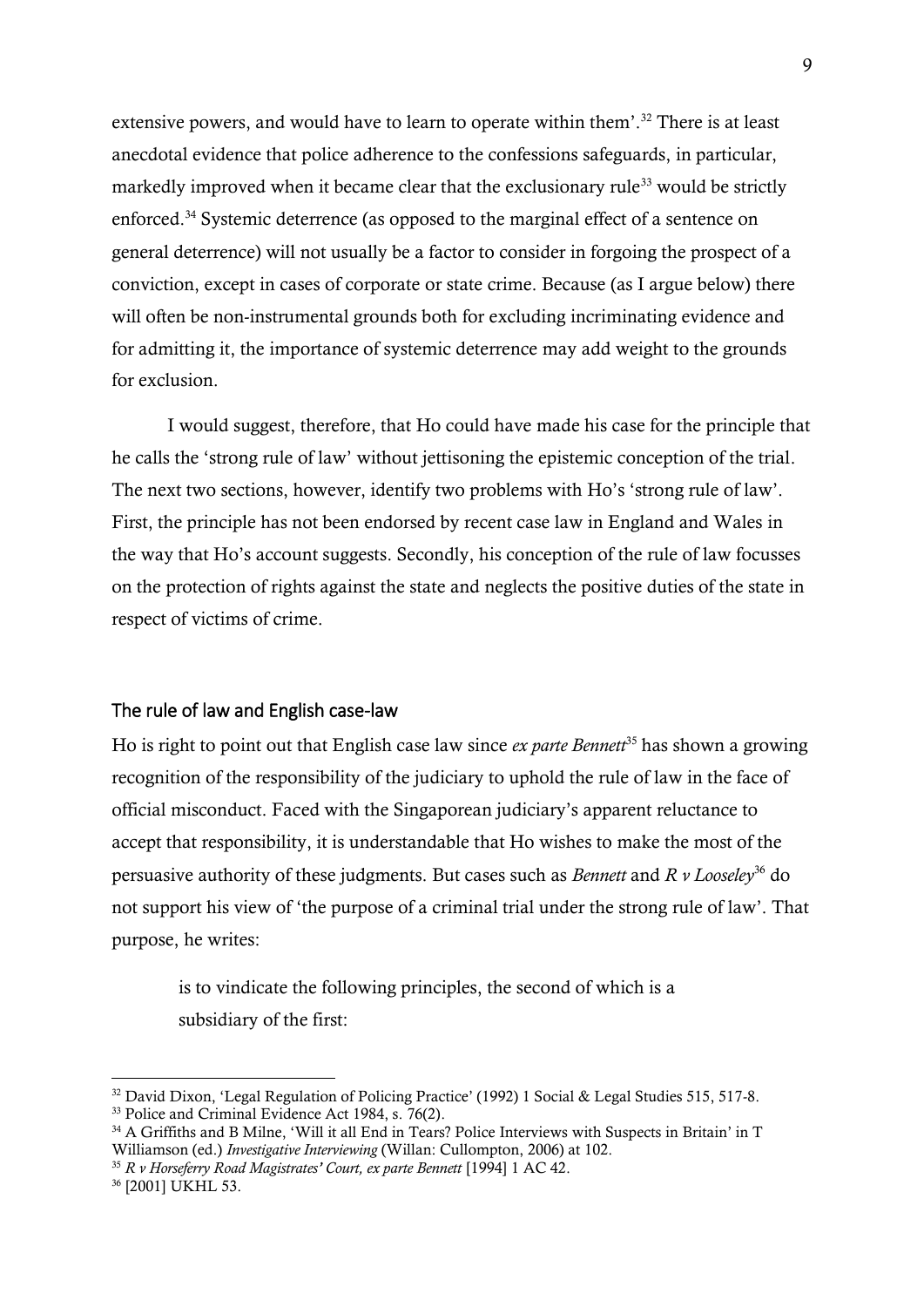*RoL[C]:* The Court may support the executive's bid to enforce a criminal law against the accused only in accordance with law, and *it is part of the law that:*

*RoL[C\*]:* The Court may *not support* the executive's bid to enforce the criminal law against the accused where the bid is made through an unlawful act of the executive.<sup>37</sup>

If one thing is clear from the leading cases on abuse of process, it is that the courts have a very wide discretion as to whether or not they will allow a prosecution that results from an unlawful act of the executive.<sup>38</sup> Nothing in the case law supports such a clear-cut rule as ROL[C\*]. 39

Nor is there anything in this series of cases to suggest that an epistemic conception of the trial has been superseded by a political one. On the contrary, the point of the abuse of process doctrine is that the proper function of the trial is one that cannot be exercised in these cases. Rather than the trial being seen as an occasion for holding the executive to account, the executive's wrongdoing is considered to 'taint the proposed trial', so that the executive should be turned away from court before the trial proper starts (in the case of *Bennett*, in the committal proceedings at the magistrates' court).<sup>40</sup>

The distinction between exclusion of evidence on the grounds of unfairness and a stay of proceedings is one that serves to preserve a conception of fairness as primarily (although not exclusively) an epistemic matter. This is made explicit in *Looseley:*

The phrase 'fairness of the proceedings' in [PACE] s 78 is directed primarily at matters going to fairness in the actual conduct of the trial; for instance, the reliability of the evidence and the defendant's ability to test its reliability. But, rightly, the courts have been unwilling to limit the scope of this wide and comprehensive expression strictly to procedural fairness.<sup>41</sup>

<sup>37</sup> Ho, 'The Criminal Trial', above n. 5.

<sup>38</sup> *R v Maxwell* [2010] UKSC 48; *Warren v AG for Jersey* [2011] UKPC 10.

<sup>39</sup> I assume that 'may *not support*' does not mean 'may (at its discretion) *decline to support*'.

<sup>40</sup> Lord Bridge of Harwich, *ex parte Bennett,* above n. 36 at 46.

<sup>41</sup> *Looseley* [2001] UKHL 53 at [12].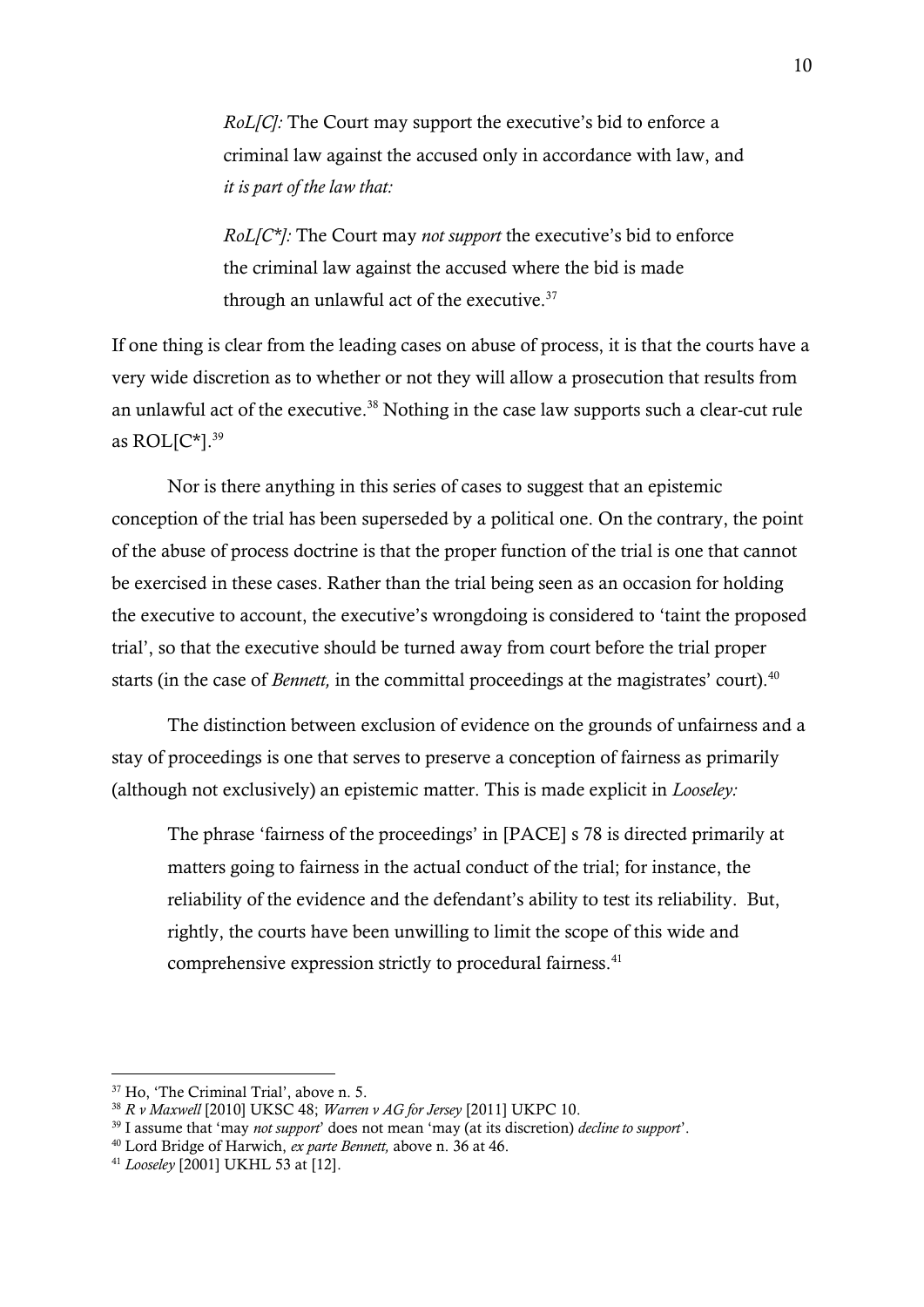Lord Nichols went on to say the wider purposes sometimes achieved by use of s 78 would, in general, be better served by the abuse of process jurisdiction.

As Keane and McKeown remark, Lord Nichols' words afford a good summary of the prevailing view of the purposes of PACE s. 78 as being primarily concerned with reliability.<sup>42</sup> It is difficult to find any clear statement of principle in the case law, but one judgment that is clearer than most is that in *Quinn*: 43

The function of the Judge is therefore to protect the fairness of the proceedings, and normally proceedings are fair if a jury hears all relevant evidence which either side wishes to place before it, but proceedings may become unfair if, for example, one side is allowed to adduce relevant evidence which, for one reason or another, the other side cannot properly challenge or meet, or where there has been an abuse of process, e.g. because evidence has been obtained in deliberate breach of procedures laid down in an official code of practice.

The Codes are concerned mainly with protection against wrongful conviction, except (arguably) for Codes A and B on stop and search – and exclusion of evidence for breach of these seems to be rare.<sup>44</sup> The courts will tolerate irregularities in entering and searching premises that do not jeopardise the accuracy of the evidence obtained.<sup>45</sup> I n short, there is nothing in the English case law to suggest that the 'strong rule of law' is a principle governing the conduct of the trial, and although the *court* has a duty to uphold the rule of law, which sometimes leads it to decline to try an offender, this discretionary remedy falls well short of the principle formulated by Ho.

### Which rule of law?

1

The implications of the rule of law for the exclusion of evidence differ according to whether one adopts what Dworkin calls the 'rule book' or the 'rights conception' of the

<sup>&</sup>lt;sup>42</sup> Adrian Keane and Paul McKeown, *The Modern Law of Evidence*, 10<sup>th</sup> ed. (Oxford University Press: Oxford, 2014) at 66.

<sup>43</sup> [1990] Crim LR 581, transcript on LexisLibrary. This dictum has been cited with approval in several subsequent cases, including *R v Boardman* [2015] 1 Cr App 33 at [30].

<sup>44</sup> See *R v Fennelley* [1989] Crim LR 142, disapproved in *R v McCarthy* [1996] Crim LR 818.

<sup>45</sup> E.g. *R v Stewart* [1995] Crim LR 500; *R v Sanghera* [2001] 1 Cr App R 299.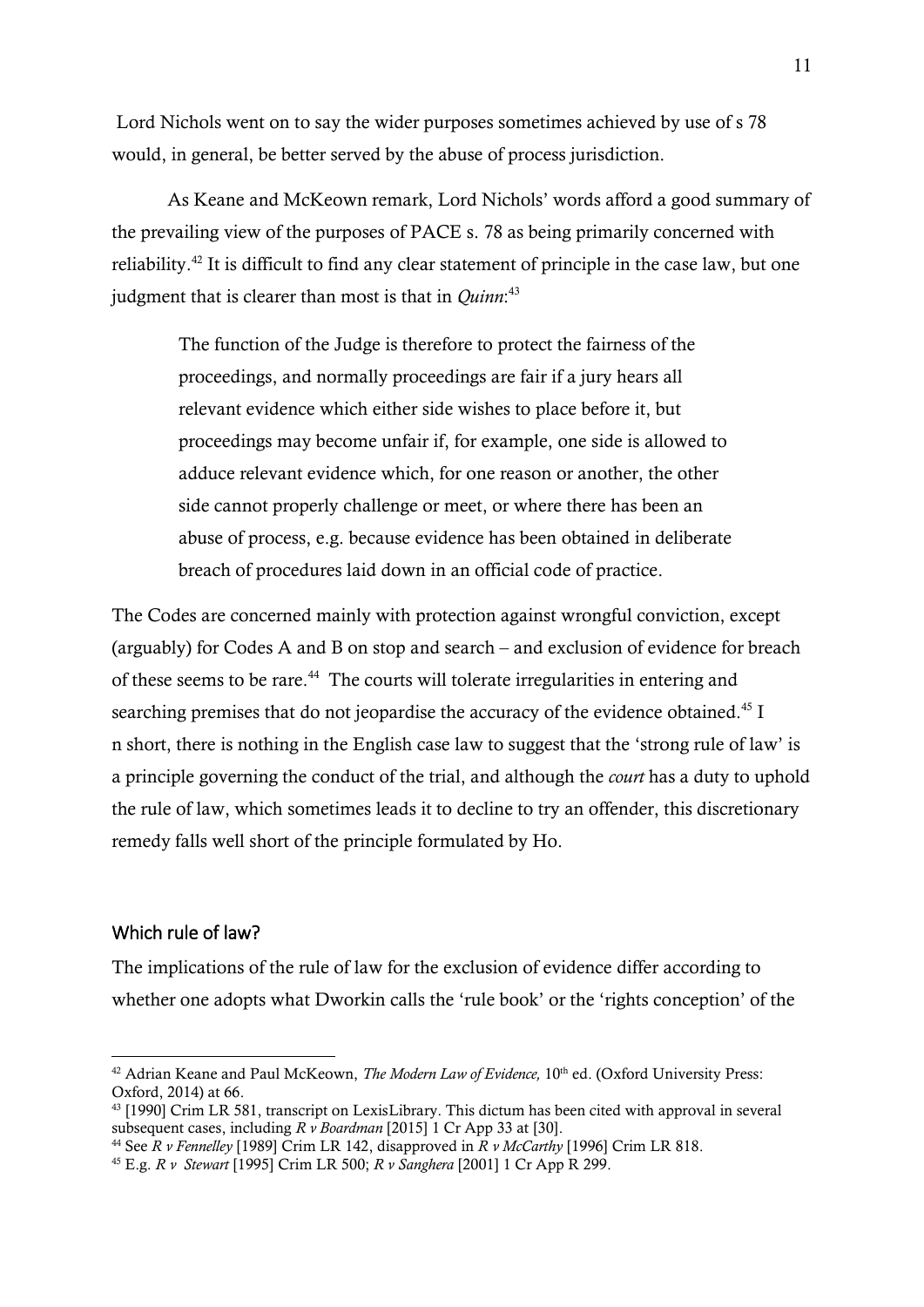rule of law.<sup>46</sup> Under the 'rule book conception', what matters is that the power of the state should be exercised only in accordance with publicly stated rules. Accuracy matters, on this account, primarily because it prevents sanctions being applied to those who have not violated any rule. The state also needs to be able identify accurately *some* people who *have* violated the rules, otherwise the publicly stated rules will become dead letters. But a failure to identify accurately any one rule-breaker (except perhaps in very grave or alarming cases) does not significantly undermine the rule of law, particularly when it results from strict adherence to publicly stated rules of evidence; whereas the rule of law *is* gravely undermined when the police and other officials exercise power without regard to the rules. Under the rule-book conception, therefore, one would expect decisions generally to favour the exclusion of evidence.

The 'rights' conception, by contrast, takes the rule of law to require not just that the state adhere to its own rules, but that those rules accurately reflect the moral rights that people have against one another and the political rights they have against the state. Moreover, these rules must be enforceable, not at the discretion of the executive, but '*upon the demand of individual citizens…*so far as this is practicable'. <sup>47</sup> Exactly what 'on demand' means in a criminal context is not spelt out in Dworkin's account, but we may take it to mean that when a citizen complains to the authorities of a violation of a legally recognised moral right, she has a political right against the state that it should take reasonable measures to investigate her complaint and enforce the law so far as the evidence and other circumstances permit.<sup>48</sup>

On a 'rights conception of the rule of law', it is not so obvious that upholding the legal restrictions on the police trumps the pursuit of accurate verdicts. Rather, both of these concerns appear as aspects of the same fundamental duty of the state, to uphold the laws that give effect to people's moral and political rights. The idea that both exclusion of evidence and the pursuit of accurate verdicts are two aspects of the same duty underpins the 'vindication principle' that Leon and I have defended, although in our earlier article we did not formulate it in terms of a conception of the rule of law. Drawing on Irish constitutional law, we argued that a state which guarantees certain

 $\overline{a}$ 

<sup>46</sup> Ronald Dworkin, 'Political Judges and the Rule of Law' in *A Matter of Principle* (Harvard University Press: Cambridge, MA, 1985) at 11-12.

<sup>47</sup> *Ibid*. at 11.

<sup>48</sup> See *R (B) v DPP* [2009] EWHC 106 (Admin).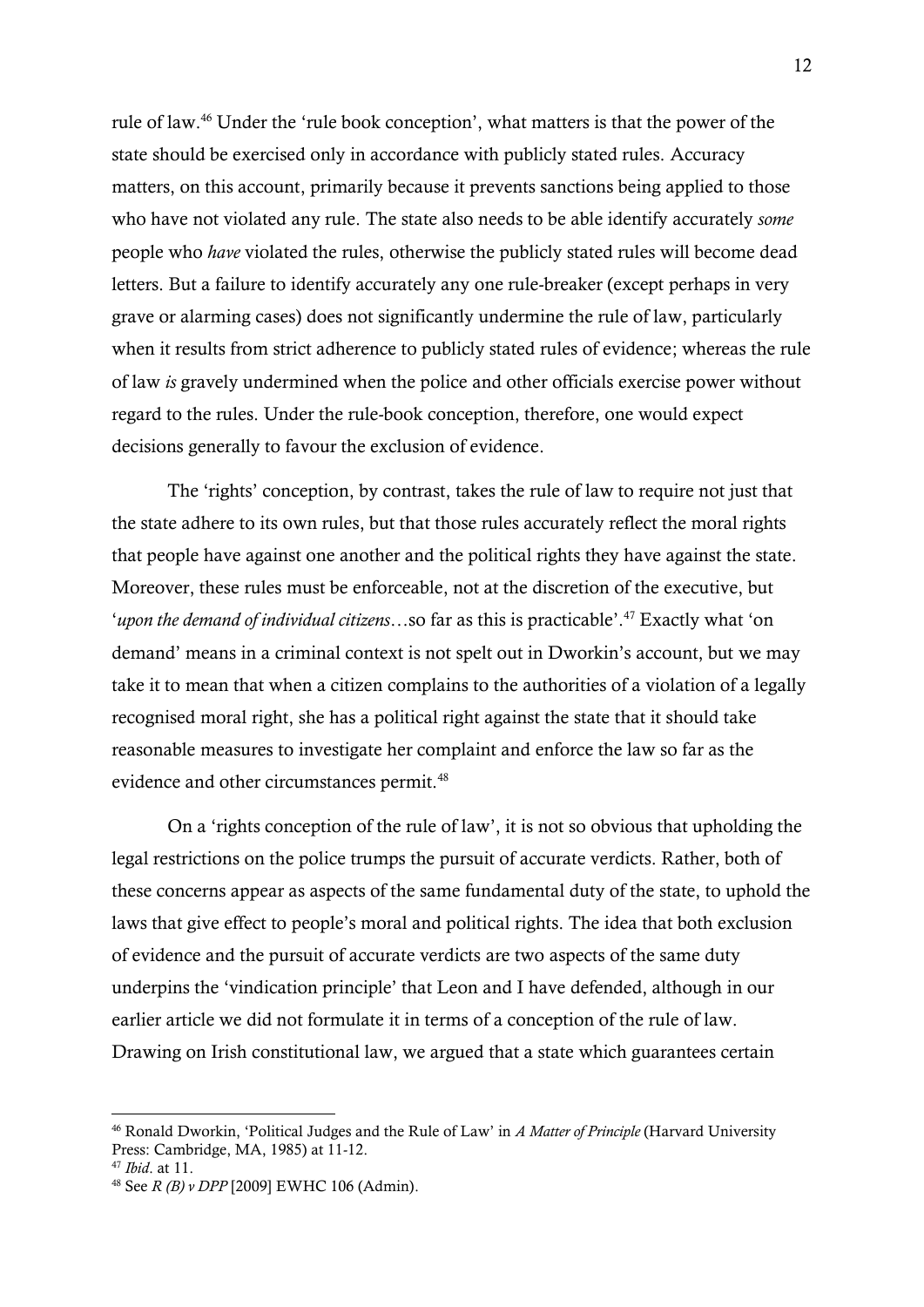rights has a duty to vindicate those rights when they are violated; if it allows rights to be violated with impunity, it empties them of their substance as legal rights. This applies both to the rights of defendants and the rights that defendants are alleged to have violated.

Dworkin developed this conception of the rule of law in relation to judicial review of legislation, and Kilcommins portrays the cases in which the Irish Supreme Court has developed the 'vindication principle' as exemplifying the 'rights conception'.<sup>49</sup> For the purposes of evidence law, however, we need not embrace Dworkin's controversial theory of constitutional adjudication.<sup>50</sup> We need only accept that a large part of what makes the rule of law morally valuable in liberal societies is that it secures for individual citizens a relatively stable set of rights, and gives them the standing to demand of the state that those rights be enforced. We are not concerned with whether judges should *interpret* ambiguous rules in accordance with people's moral and political rights, but only with the duty of judges to enforce effectively those rights that, in relatively benign legal systems, are clearly enshrined in positive law.

#### Rights and victims

1

There is an obvious danger that talk of the duty of the courts to uphold the rights of victims can become a pretext for undermining the rights of defendants.<sup>51</sup> But this danger can be avoided if we are careful in specifying what the rights of alleged victims are.

What trials can do to protect victims' rights is limited, given that a trial takes place when a right has (allegedly) already been violated. In some cases (such as domestic abuse), the courts will be able to do something effective to protect victims against further violations; but in most cases, what the system can offer the victim is of a less tangible nature. It is simply the reaffirmation that the right that has been violated continues to subsist, despite the offender's refusal to respect it.<sup>52</sup> It is only as an entitlement to some

<sup>50</sup> For a critical response to Dworkin's position in this respect see Brian Z. Tamanaha, *On the Rule of Law*  (Cambridge University Press: Cambridge, 2004) 102-4.

<sup>49</sup> Shane Kilcommins, 'Crime Control, the Security State and Constitutional Justice in Ireland: Discounting Liberal Legalism and Deontological Principle' (2016) 20 E&P 326 .

<sup>&</sup>lt;sup>51</sup> John D. Jackson, 'Justice for All: Putting Victims at the Heart of Criminal Justice?' (2003) 30 J Law & Soc 30 309 at 315.

<sup>52</sup> This is the core of good sense in Hegel's discussion of punishment: *Philosophy of Right,* trans. T.M. Knox (Clarendon: Oxford, 1952), paras. 97-100. As Brooks has argued, Hegel's is not a purely retributive theory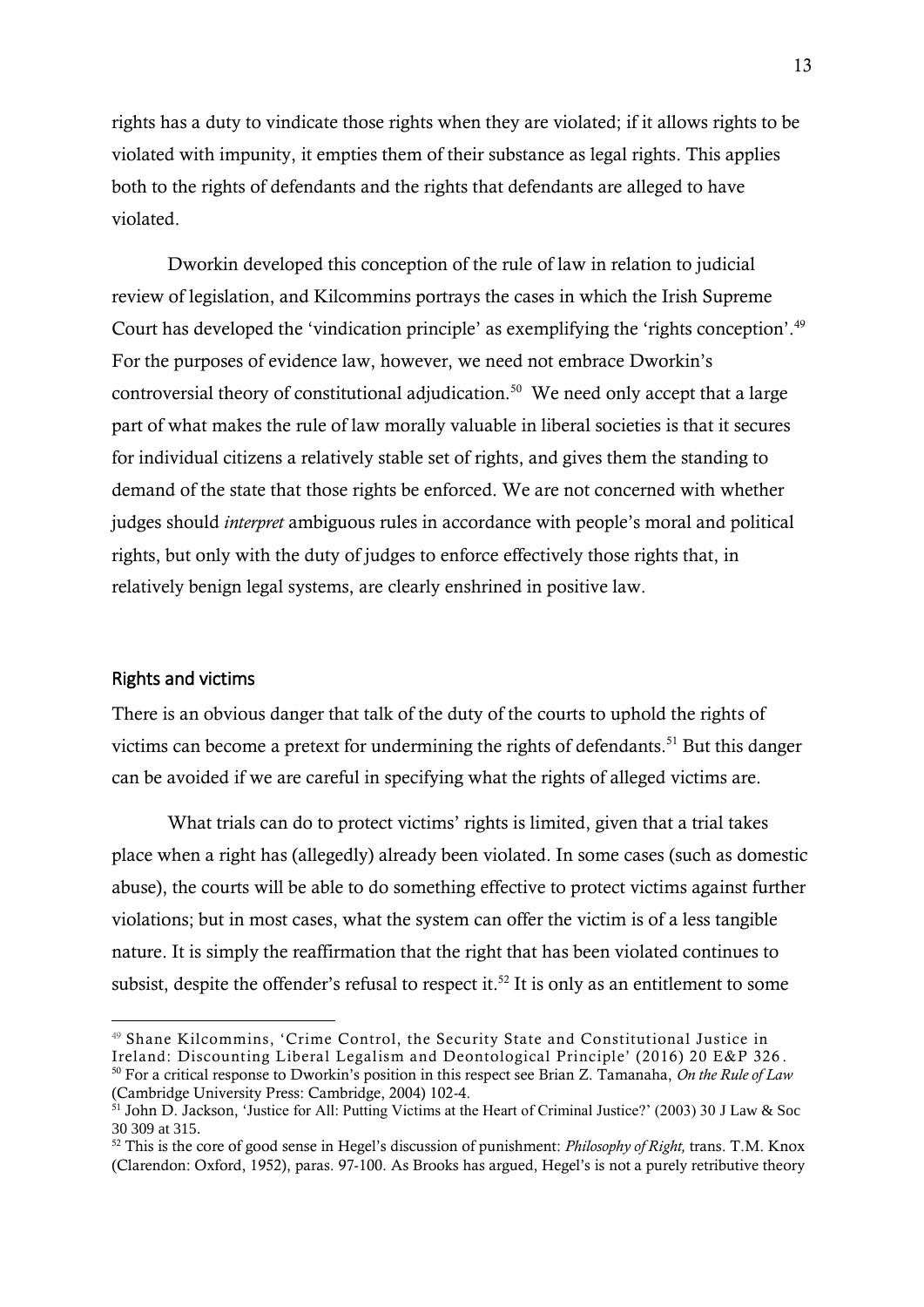sort of redress that the victim of a violation continues to have a right, in respect of the specific good of which the violation has deprived her. Through exacting punishment, compensation and/or an apology, the state *vindicates* that right. Of the various forms of redress,<sup>53</sup> 'vindication' has been most widely used to justify punishment, as it has been from Aquinas (although *vindicatione* can be translated as 'vengeance' rather than 'vindication')<sup>54</sup> through Hegel<sup>55</sup> to contemporary writers such as Matthew Kramer.<sup>56</sup> I prefer to phrase the principle in a way that is neutral between punishment and other forms of redress, because even were we to dispense with punishment in some or all cases, we would still need a procedure to determine who responsible for harmful and illegal actions.

The state's duty to vindicate the rights of victims does not undermine the requirement for a high standard of proof. On the contrary, it supports the 'beyond reasonable doubt' standard because what is required to vindicate the victim's right is a categorical statement that the defendant is responsible for wrongdoing and deserving of moral censure. As Duff *et al.* argue, the court has no right to make such a statement unless it is warranted in judging categorically that the defendant committed the crime, 'in other words, [that] the court or jury knows that he did it, where "knows" is defined in this context as true judgment based upon proof beyond reasonable doubt.' <sup>57</sup> To claim such knowledge without adequate justification is to deceive the victim as well as the community at large.

One of the main criticisms of the rhetoric of 'balance' between defendants' and victims' rights is that it can appear to undermine the presumption of innocence, by treating the acquittal of a guilty defendant as an injustice to the victim that can be balanced against the conviction of the innocent.<sup>58</sup> Balancing of that kind is impermissible

of punishment, but rather a hybrid one according to which punishment for the purposes of deterrence, rehabilitation etc. cannot be *just* unless it also vindicates rights (ibid. at para. 99; Thom Brooks, 'Hegel and the Unified Theory of Punishment' in Brooks (ed.) *Hegel's Philosophy of Right* (Blackwell: Oxford, 2012)). The theory of exclusion advanced here is similar in this respect.

<sup>53</sup> Willem de Haan, *The Politics of Redress* (Unwin Hyman: London, 1990).

<sup>54</sup> *Summa Theologiae,* 2a2ae, 108, 'De Vindicatione' in TC O'Brien (ed.) *Summa Theologiae* vol. 41, (Cambridge University Press: Cambridge, 2006).

<sup>55</sup> Hegel, *Philosophy of Right,* above n. 53 at para. 100, p. 71.

<sup>56</sup> Matthew Kramer, *The Ethics of Capital Punishment* (Oxford University Press: Oxford, 2007) at 77-8, 98- 110.

<sup>57</sup> Above n. 12 at 9.

<sup>58</sup> Jackson, above n. 52 at 315.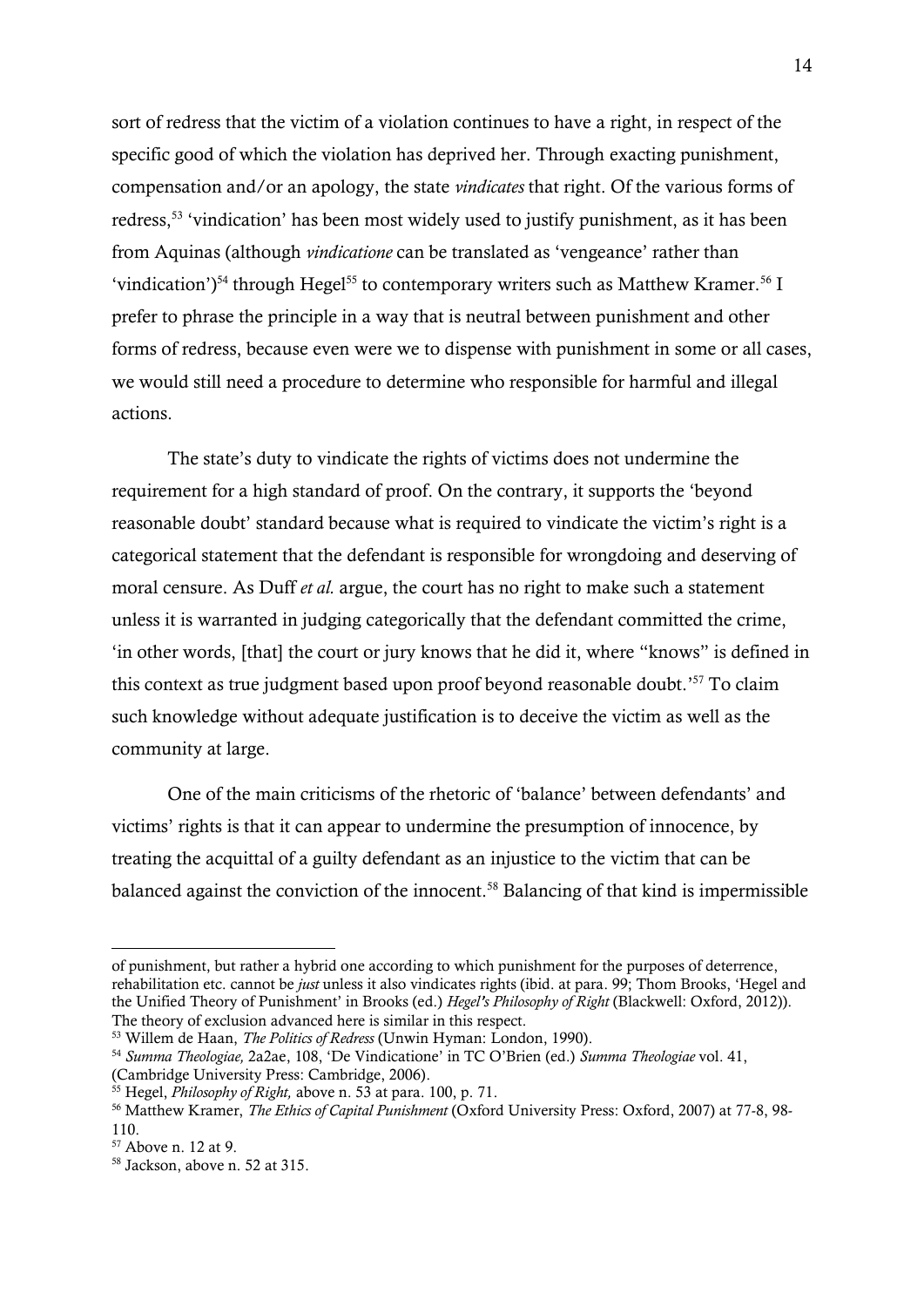because the victim (assuming she genuinely is a victim) has no right against the defendant unless or until he is convicted following a fair trial (or found liable to her in a civil action). But precisely because her chances of seeing her right vindicated depend upon the achievement of legal proof, she has at least two moral rights (which in some circumstances are also legal rights)<sup>59</sup> vis-à-vis the state: that its officials make reasonable efforts to investigate and (where appropriate) prosecute the offence; and that proceedings are conducted in a way that, while fair to the defendant, also gives the prosecution a fair opportunity to succeed. What is sometimes referred to as 'fairness to the prosecution' <sup>60</sup> in decisions under PACE s. 78 is, indirectly, fairness to the alleged victim.

It is tempting to refer, following Doak, to the victim's 'right to truth', but what Doak shows to be emerging in international law is a right to the kind of truth that will help victims to 'make sense of past events', by giving 'some indication of *why* the violation occurred'. <sup>61</sup> That kind of truth may, but need not, emerge in a criminal trial. A defendant can plead guilty without explanation, or plead not guilty and be convicted without giving evidence, and the court will have all the 'truth' it needs, however frustrating that might be for the victim or the bereaved.<sup>62</sup> This is where truth commissions, in a transitional justice context, or some form of restorative justice in a domestic context, have an advantage over criminal trials. <sup>63</sup> A 'right to truth' in Doak's sense is not something that criminal justice in its current form can deliver.

As Leon and I have recently defended the vindication principle at length, <sup>64</sup> it suffices here to restate what I see as its principal strengths and also to acknowledge what might be seen as its main weakness. The first of those strengths is that it explains why the seriousness of the alleged offence matters, while at the same time treating the defendant's right to a procedurally fair trial as inviolable. The vindication of the alleged victim's rights cannot justify a violation of the defendant's rights to a procedurally fair trial. It is only through such a trial that the victim's rights can properly be vindicated. Contrary to

<sup>&</sup>lt;sup>59</sup> E.g. *R (B) v. DPP*, above n. 49, where non-prosecution for an offence amounting to inhuman or degrading treatment violated the applicant's rights under ECHR art. 3

<sup>60</sup> E.g. *R v Lewis* [2014] EWCA Crim 48 at [128].

<sup>61</sup> Jonathan Doak, *Victims' Rights, Human Rights and Criminal Justice* (Hart: Oxford, 2008) 181

<sup>62</sup> The recent ITV documentary series *The Investigator* (June-July 2016)*,* about the 1985 murder of Carole Packman, illustrated this point.

<sup>63</sup> For further discussion, see Gerry Johnstone and Tony Ward, *Law and Crime* (Sage: London, 2010) Chs 7 and 9.

<sup>64</sup> Ward and Leon, above n. 8.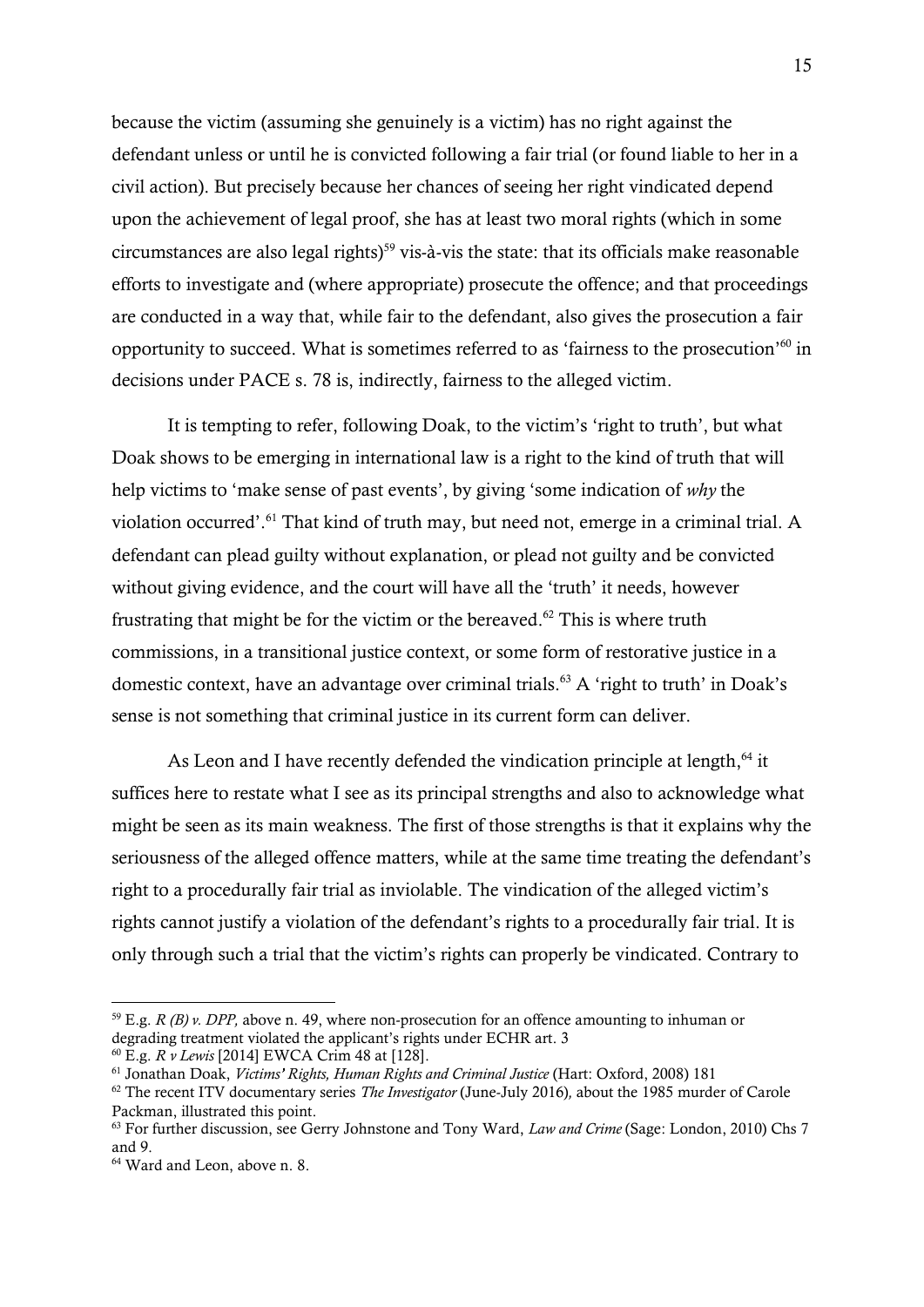a minority view in the European Court of Human Rights, <sup>65</sup> a trial can be fair despite the admission of improperly obtained evidence, if the decision whether to admit the evidence treats the rights of the defendant and alleged victim with equal respect.

The second strength of the vindication principle is that it explains why intentional or reckless breaches of rights afford stronger grounds for exclusion than accidental or mildly negligent breaches. The purpose of exclusion is not to compensate the defendant for being unfairly placed at a disadvantage, but to ensure that the executive is not rewarded for disregarding rights in the pursuit of its goals. What matters, in other words, is not the consequence of the violation for the defendant (the risk of being convicted on strong evidence of guilt) but the executive's disrespect for the system of rights that delimit its legitimate activities. Here the vindication principle contrasts sharply with the 'protective principle' that Andrew Ashworth has defended since his seminal article of 1977.<sup>66</sup> As Ashworth has recently written, 'if the protection of the defendant is the rationale for the exclusionary presumption, then it should not matter whether the violation was deliberate or negligent, in good faith or in bad faith'.<sup>67</sup> Given Ashworth's premise, the conclusion he draws is sound. One of Paul Roberts' ingenious variants of the protective principle does make bad faith relevant, but he advances no good reason why the good or bad faith of the executive should affect the defendant's rights.<sup>68</sup>

The weakness of the vindication principle might be said to be its indeterminacy.<sup>69</sup> At first sight, the principle has the attraction of weighing two commensurable kinds of wrong against one another – a violation of the rights of the alleged victim on the one hand, and of the defendant or third party on the other. But then, a critic might say, I have disrupted this symmetry by allowing consequentialist considerations of systemic deterrence to influence the decision. If the prosecution says that what happened to the

<sup>65</sup> See the dissenting judgments of Judge Loucaides in *Khan v UK* [2001] 31 EHRR 45*,* Judge Tulkens in *PG v UK* (2008) 46 EHRR 51, and Judge Spielmann, joined by Tulkens and three other members of the Grand Chamber, in *Bykov v Russia* [2009] ECHR 4378/02.

<sup>&</sup>lt;sup>66</sup> Andrew Ashworth, 'Excluding Evidence as Protecting Rights' [1977] Crim LR 723.

<sup>67</sup> Andrew Ashworth, 'Due Process and Undue Advantage', presented at the conference on 'The Philosophy of Criminal Procedure', Osgoode Hall Law School, November 2016. I thank Professor Ashworth for his permission to cite this paper.

<sup>&</sup>lt;sup>68</sup> Paul Roberts, 'Excluding Evidence as Protecting Constitutional or Human Rights?' in Lucia Zedner and Julian V. Roberts (eds.) *Principles and Values in Criminal Justice: Essays in Honour of Andrew Ashworth* (Oxford University Press: Oxford, 2012) 177-8.

<sup>69</sup> The indeterminacy of the existing law is forcefully criticised by Amanda Whitford, 'Stays of Prosecution and Remedial Integrity', in Hunter and others (eds.) *The Integrity of Criminal Process,* above n. 29; and by Peter Hungerford-Welch, 'Abuse of Process: Does it Really Protect Suspects' Rights?' [2017] Crim LR 3